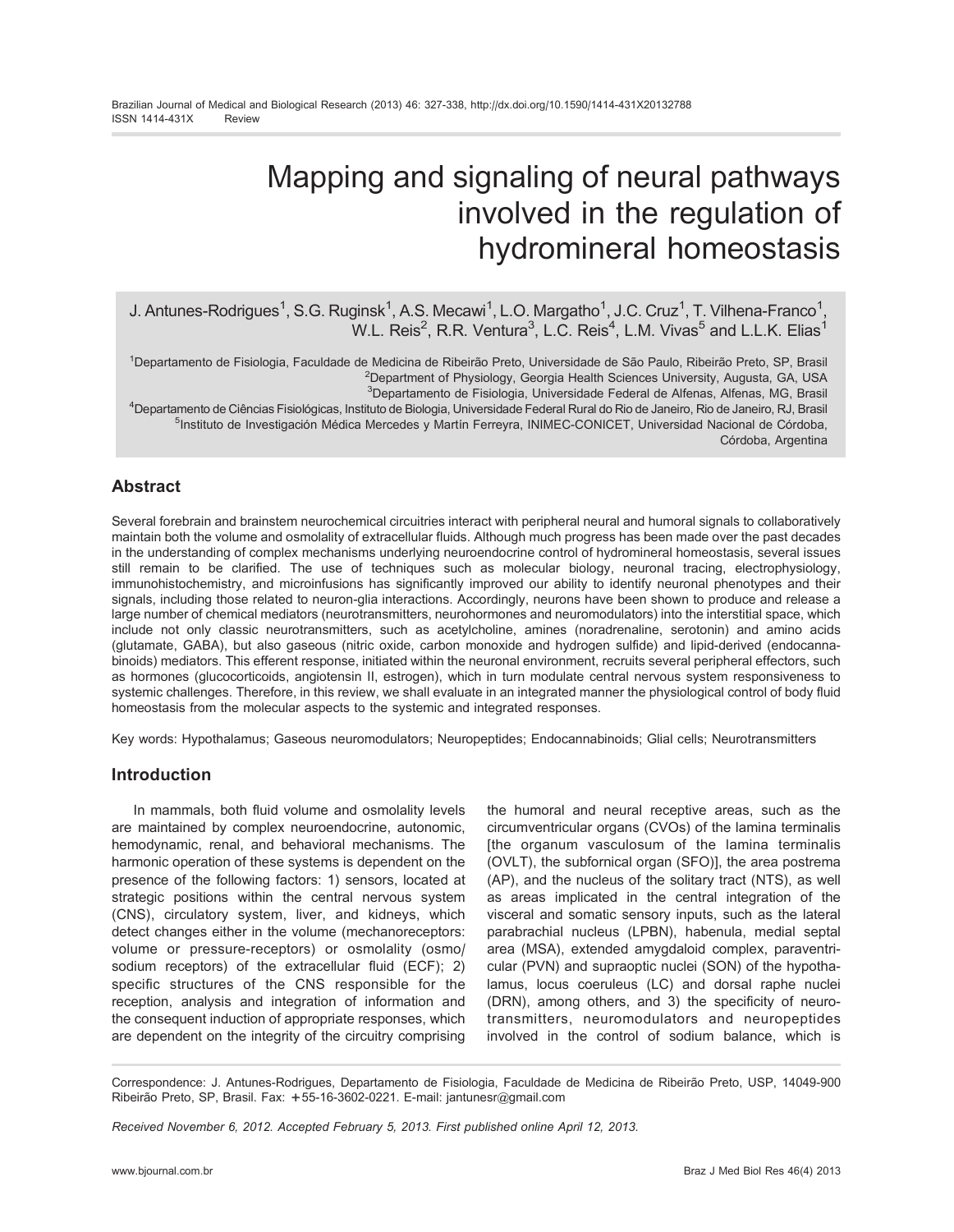typic characterization.

determined by the expression of specific receptors or signaling pathways. Once activated, these systems control responses that involve the following: a) the induction of thirst, salt appetite, or both; b) changes in sympathetic activity; c) activation of local and/or systemic renin-angiotensin-aldosterone systems (RAAS); d) activation of the hypothalamic-pituitary-adrenal (HPA) axis; d) the secretion of vasopressin (AVP) and oxytocin (OT) from the neurohypophysis, and e) the production of natriuretic peptides (ANP, BNP and CNP) by the heart, endothelial cells and brain (1-3). Thus, the objective of this review is to describe the mapping and signaling of neural pathways involved in the regulation of hydromineral homeostasis, with specific emphasis on their pheno-

# The anatomical basis of body fluid homeostasis: central and peripheral aspects

Over the past decades, several studies have been conducted to identify the mechanisms and specific brain areas involved in the regulation of ECF volume and osmolality and the intake and excretion of water and electrolytes. Plasma osmolality normally ranges from 280 to 295 mOsm/kg in complex mammals and, when an increase in this parameter is detected, a number of homeostatic mechanisms, such as thirst, AVP release and renal water reabsorption, are stimulated.

Regarding these osmoregulatory mechanisms, Gilman (4) first demonstrated that cellular dehydration induced by an increase in the effective osmotic pressure or in body fluid tonicity (rather than in the absolute osmotic pressure) stimulates thirst or water intake. Ten years later, Verney (5) proposed the presence of osmoreceptors in the diencephalon, which are stimulated by the selective increase in body fluid tonicity and regulate AVP release. Since then, considerable effort has been made to precisely pinpoint their exact location. Andersson's (6) studies indicated that the rostral and medial hypothalamus (close to the midline) were the most effective sites to induce thirst after brain hypertonic sodium chloride injections. Studies of lesions in the anteroventral wall of the third ventricle (AV3V region) in goats, rats and sheep demonstrated that the ablation of this region [which is composed of several distinct brain areas, including the preoptic periventricular region, the ventral part of the median preoptic nucleus (MnPO), the anterior hypothalamic periventricular area, and the OVLT], altered water intake and AVP secretion (7-9). Evidence obtained from experiments in which sodium concentrations in the cerebrospinal fluid (CSF) were monitored during systemic infusion of hyperosmotic solutions has highlighted interest in the CVOs of the lamina terminalis as key sites for the location of osmoreceptors (10,11). These results suggested that these regions would be directly influenced by

CSF tonicity (regulated by both central and peripheral administration of hyperosmotic solutions) and are consistent with the hypothesis that osmoreceptors are located in brain regions lacking the blood-brain barrier. Thus, these studies concluded that the CVOs, due to their strategic localization, would fit the requirements of being not only accessible and permeable to solutes such as glucose, sodium chloride and urea, but also capable of being influenced by ECF tonicity, thus arising as a possible anatomic locus for osmoreceptors.

In this regard, McKinley's group (12) has proposed that osmoreceptors are located specifically in the OVLT and SFO, two CVOs located at the midline of the AV3V region. Consistent with evidence provided by these studies, McKinley et al. demonstrated that lesions performed in the OVLT (13,14) and SFO (15) reduced water intake and AVP release in response to systemic hypertonicity. Subsequent electrophysiological evidence showed that some cells in both CVOs altered their electrical activity in response to changes in the tonicity of their medium, being intrinsically osmosensitive because these responses were not altered by the blockade of their synaptic inputs (16,17). In this context, the MnPO, which consists of the lamina terminalis, the SFO and OVLT, is also important because it receives afferent inputs from both CVOs (18), and its specific ablation disrupts osmotically induced water intake in rats (19).

Regarding the participation of the hypothalamus in these responses, one of the first hypothetical neural circuitries for the regulation of sodium balance was also established from lesion experiments. The results suggested that the hypothalamus represented the main organizer, equilibrating stimulatory and inhibitory inputs that emerged from extra-hypothalamic structures, mainly from the limbic system. According to this model, the hypothalamus is divided into two regions: the anteromedial hypothalamus (AMH), which stimulates salt replenishment, and the anterolateral hypothalamus (ALH), which inhibits systemic sodium gain and/or prevents its loss-induced replacement. Projections from the basolateral amygdaloid complex stimulate the AMH and inhibit the ALH, whereas the corticomedial connections exert the opposite effects. The septal area and olfactory bulb constitute additional sources of predominantly stimulatory inputs to the inhibitory areas of both the amygdala and hypothalamus, reinforcing the inhibitory drive of salt intake pathways activated by these areas.

Therefore, the basis provided by the above mentioned pioneering studies establishing the first hypothetical neural circuitry for the regulation of fluid homeostasis has been substantially changed within the past few decades due to advances in the methodological approaches used (more restricted lesions, electrophysiological recordings, and expression of immediate-early gene products, among others). As previously mentioned, the forebrain and brainstem receptive areas as well as the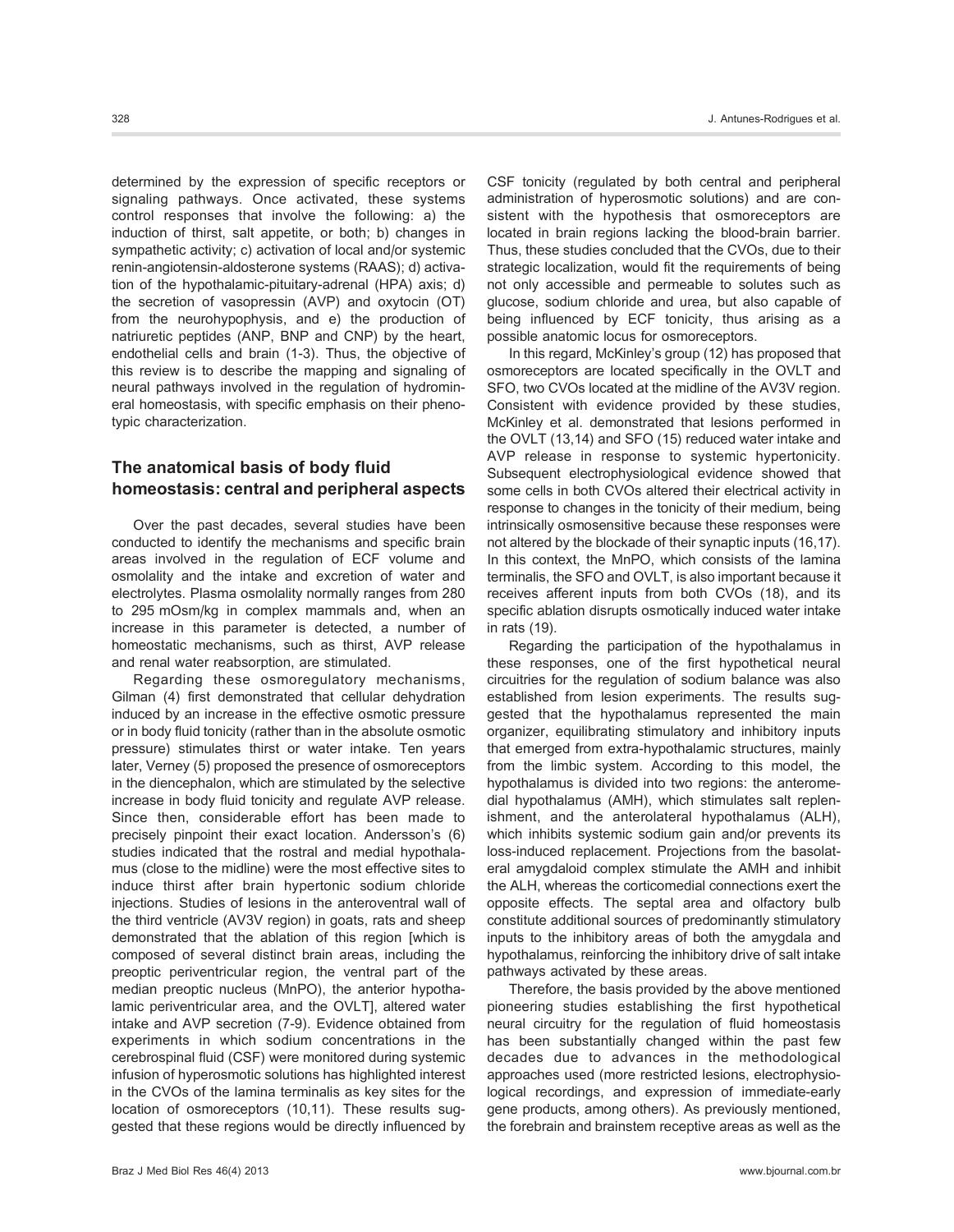regions involved in the integration of visceral and somatic sensory signals were also included in this circuitry. Therefore, the SFO and OVLT contain cells that are sensitive to alterations in plasma and CSF composition, such as those related to humoral signals, sodium concentrations, osmolality, and angiotensin II (ANGII) levels. Such unique features make the SFO and OVLT key brain regions to sense the status of body fluids and electrolytes. Humoral signals are then transmitted from the SFO and OVLT mainly via the MnPO to other structures in the CNS, including the hypothalamus and brainstem (3).

It has been previously demonstrated that highpressure mechanoreceptors, located not only in the systemic circulation but also in renal vessels, integrate ascending inputs that activate the brainstem and other diencephalic structures following an increase in the extracellular volume (2). Accumulating evidence indicates that the NTS is an important component of a central neural network related to the control of cardiovascular function and body fluid homeostasis, processing viscerally derived information, such as signals mediated by cardiopulmonary receptors. Noradrenergic cells of the LC are included in the pathway that modulates homeostatic responses induced by changes in the circulating volume. These connections convey information regarding the regulation of hormone secretion and the activity of the sympathetic nervous system as well as initiate behavioral adjustments with the objective of restoring body fluid homeostasis (2).

Moreover, other studies have shown that some CNS areas are also synaptically connected to the kidneys. Sly et al. (20) demonstrated that the injection of a neurotrophic virus in the kidney induces the retrograde labeling of neuronal clusters involved in homeostatic regulation. In addition to the spinal cord, several forebrain regions, including the OVLT, MnPO, SFO, the bed nucleus of the stria terminalis, anteroventral periventricular nucleus, medial and lateral preoptic areas, primary motor cortex, and the visceral area of the insular cortex, were also included in this circuitry. Moreover, renal innervation, which is considered to be entirely of sympathetic origin, participates in the homeostatic regulation of extracellular volume and osmolality by controlling three important aspects of renal function: blood flow, tubular reabsorption of electrolytes and renin secretion. In the last decade, the heart has also been shown to be an important mediator of brain-kidney integrated responses related to fluid balance. The microinjection of hypertonic saline into the AV3V region of water-loaded rats induces natriuresis and diuresis, both of which are effects attributable to the production and release of natriuretic peptides, particularly ANP, by cardiomyocytes into the systemic circulation (2). It is well known that the central ANPergic system interacts with neurohypophyseal hormones, particularly OT. This hormone, in turn, may act directly on the kidneys to promote natriuresis (an effect observed in rodents, but not in other species) as well as on cardiomyocytes to stimulate ANP production and release. Therefore, the investigations conducted thus far point to the participation of central and peripheral pathways in the control of water/ sodium retention (AVP and sympathetic nervous system) and excretion (natriuretic peptides) (2).

## Main neural pathways involved in the regulation of ECF volume and osmolality

#### The integration of forebrain sodium/osmosensitive areas and the hypothalamus via angiotensinergic, cholinergic and adrenergic pathways

In the 1960's, Grossman (21) published the first studies that demonstrated neurotransmitter activity-controlled synaptic function in hypothalamic structures that regulate body fluid homeostasis. Moreover, these studies demonstrated that stimulation of the hypothalamus with adrenergic and cholinergic agonists induced an increase in food and water intake, respectively. Several other studies have shown that in euhydrated animals, cholinergic and angiotensinergic stimulation of the AV3V region results in a rapid increase in water intake, followed by natriuresis (22,23), suggesting that cholinergic projections to the hypothalamus may represent an important pathway regulating osmotic imbalances. Subsequent studies have shown that the administration of cholinergic and alphaadrenergic agonists or antagonists into the septal area, AV3V or third ventricle modulates the natriuretic, antidiuretic and kaliuretic responses induced by carbachol. Taken together, the main findings in this area suggest that sodium/osmosensitive neurons located in the CNS modify renal sodium excretion via a stimulatory pathway involving cholinergic and alpha-adrenergic receptors and inhibit sodium excretion via a tonically active beta-adrenergicmediated pathway.

#### The fluid balance-integrated responses of the hindbrain mediated by the serotonergic system

Serotonin (5-HT) has been implicated in the inhibitory control of salt and water intake (24), particularly serotonergic neurons with their soma in the DRN and 5-HT terminals within the LPBN. Bilateral injections of the nonselective 5-hydroxytryptamine  $(5-HT<sub>1/2</sub>)$  receptor antagonist, methysergide, into the LPBN significantly reversed the inhibitory effects of the intracerebroventricular (icv) injection of carbachol on 0.3 M NaCl intake (25). These results suggest that the LPBN integrates a satiety pathway that downregulates sodium-seeking behaviors, the mechanism of which may involve bidirectional connections with prosencephalic structures, such as the lamina terminalis, hypothalamus and brainstem.

Studies evaluating c-Fos immunoreactivity have demonstrated that the activity of serotonergic cells within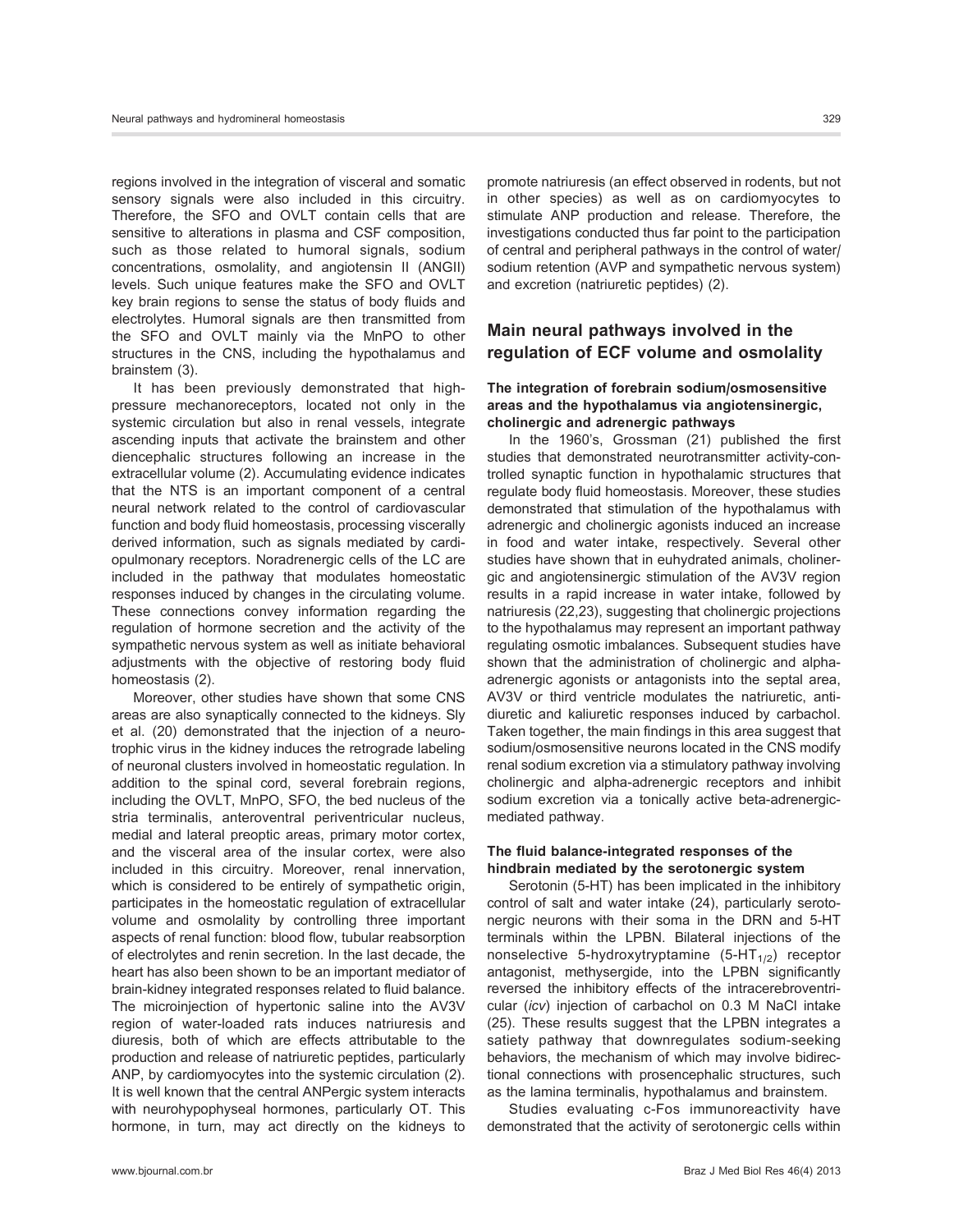the DRN is affected by sodium status (26). Accordingly, c-Fos expression was decreased in sodium-depleted animals and increased when the animals were either in balance or in the process of restoring sodium homeostasis by ingesting 0.3 M NaCl solution. 5-HT is also released by axonal terminals and somatodendritic varicosities within the DRN, where it acts on  $5-HT_{1A}$ autoreceptors to negatively modulate the serotonergic system, thereby decreasing the spontaneous firing rate of serotonergic neurons (27). These results are consistent with the concept that there is a tonic inhibition of sodium appetite exerted on the LPBN by serotonergic cells originating in the DRN. Such an inhibitory influence is likely to be reduced in a state of fluid deficiency and increased when the animals ingest water and NaCl to restore hydromineral balance. Such a mechanism would be important in preventing excessive NaCl consumption and would reduce the possibility of excess extracellular volume expansion, thus allowing a faster recovery of plasma osmolality, sodium concentration and extracellular volume during the satiety phase of sodium appetite. These changes are detected and integrated by neurons of the lamina terminalis, and then projected to the DRN via a monosynaptic connection (28).

Moreover, the serotonergic system may be subject to desensitization because an acute intra-DRN administration of 8-OH-DPAT, a 5-HT $_{1A}$  agonist, evoked an additional and significant increase in sodium intake in sodium-depleted rats, whereas repeated 8-OH-DPAT intraperitoneal or intra-DRN injections over 6 days resulted in a long-lasting reduction in cumulative sodium intake (29). According to these studies, this regulatory mechanism would be potentially associated with a reduction in  $5-HT_{1A}$  receptor density or with changes in G-protein receptor coupling.

More recently, it has been demonstrated that serotonergic terminals of the LPBN originating from DRN serotonergic somas also participate in the regulation of renal and hormonal responses induced by an isotonic increase in the ECF (30). Animals with electrolytic lesions of the DRN or with serotonin depletion induced by the central administration of p-chlorophenylalanine display attenuated ANP release, both under resting conditions and after extracellular volume expansion (31). Taken together, these behavioral and neuroendocrine observations suggest that the serotonergic system acts via differential projecting pathways and receptor mechanisms to induce sodium satiety, which may include 1) a barosensitive mechanism; 2) a reduced aversion to salt during hyponatremia, as deduced from evidence suggesting the presence of specific sodium channels in the SFO, and 3) elevated plasma ANGII concentrations, which may sensitize the CVOs (1,3,32).

#### The midbrain and hindbrain GABAergic systems

GABA, the major inhibitory neurotransmitter in the

mammalian CNS, mediates the inhibitory actions of interneurons in the brain, as well as the presynaptic inhibition in the spinal cord. The main ionotropic subtype of GABA receptors in the brain is  $GABA_A$ , which consists of a ligand-operated chloride ion channel. This channel is opened in response to GABA release by presynaptic neurons, mediating phasic inhibition, or following the activation of extrasynaptic receptors, mediating tonic inhibition of the postsynaptic cell (33).

It has been shown that inhibitory mechanisms in the LPBN and central GABAergic mechanisms are involved in the regulation of behavioral responses particularly related to water and sodium intake. The activation of  $GABA_A$ receptors by muscimol (a GABAA agonist) injected into the LPBN induces the ingestion of water and 0.3 M NaCl solution in both euhydrated and hyperosmotic celldehydrated rats, with the effect on sodium intake being reversed by the administration of bicuculline, a GABAA antagonist (34).

Furthermore, GABA plays a major role in the control of neurohypophyseal output because both GABA and muscimol decrease hypertonicity-induced AVP release (35). GABA also reduces the firing rate of AVP-secreting neurons when applied microionophoretically into the SON of rats (36). Thus, many questions remain unanswered regarding how an increase in volume affects neurohypophyseal hormone secretion and which neural pathways are responsible for conveying the signal from cardiac and arterial baroreceptors to the hypothalamus. GABAergic nerve terminals have been observed in neurosecretory nerve endings in the neurohypophysis (37), suggesting an important role for the inhibitory neurotransmitter GABA in regulating the activity of OT and AVP neurons. It is known that extracellular volume expansion (EVE) activates CNS regions associated with the inhibition of AVP release and sympathetic nerve activity and stimulates OT secretion (2). Consistent with these findings, it has been proposed that the perinuclear zone of the SON, a GABAergic region surrounding this hypothalamic nucleus, constitutes the major source of inhibition in AVP neurons following an acute increase in blood pressure, thus decreasing the activity of AVP-secreting cells of the SON in response to stretching of the caval-atrial junction (38).

Other sources of GABAergic inputs to the hypothalamic neurohypophyseal system have also been described, including the amygdaloid complex. The central amygdaloid nucleus (CeA) and the bed nucleus of the stria terminalis (BNST), which is considered to be a component of the ''extended amygdala'', establish important connections with the hypothalamus and other brain areas controlling visceral and sensory information. Furthermore, increases in urine output, renal sodium excretion, and plasma OT and ANP concentrations induced by isotonic and hypertonic EVE are attenuated in rats pretreated with muscimol into the CeA. Bicuculline, an antagonist of  $GABA_A$  receptors, injected into the CeA,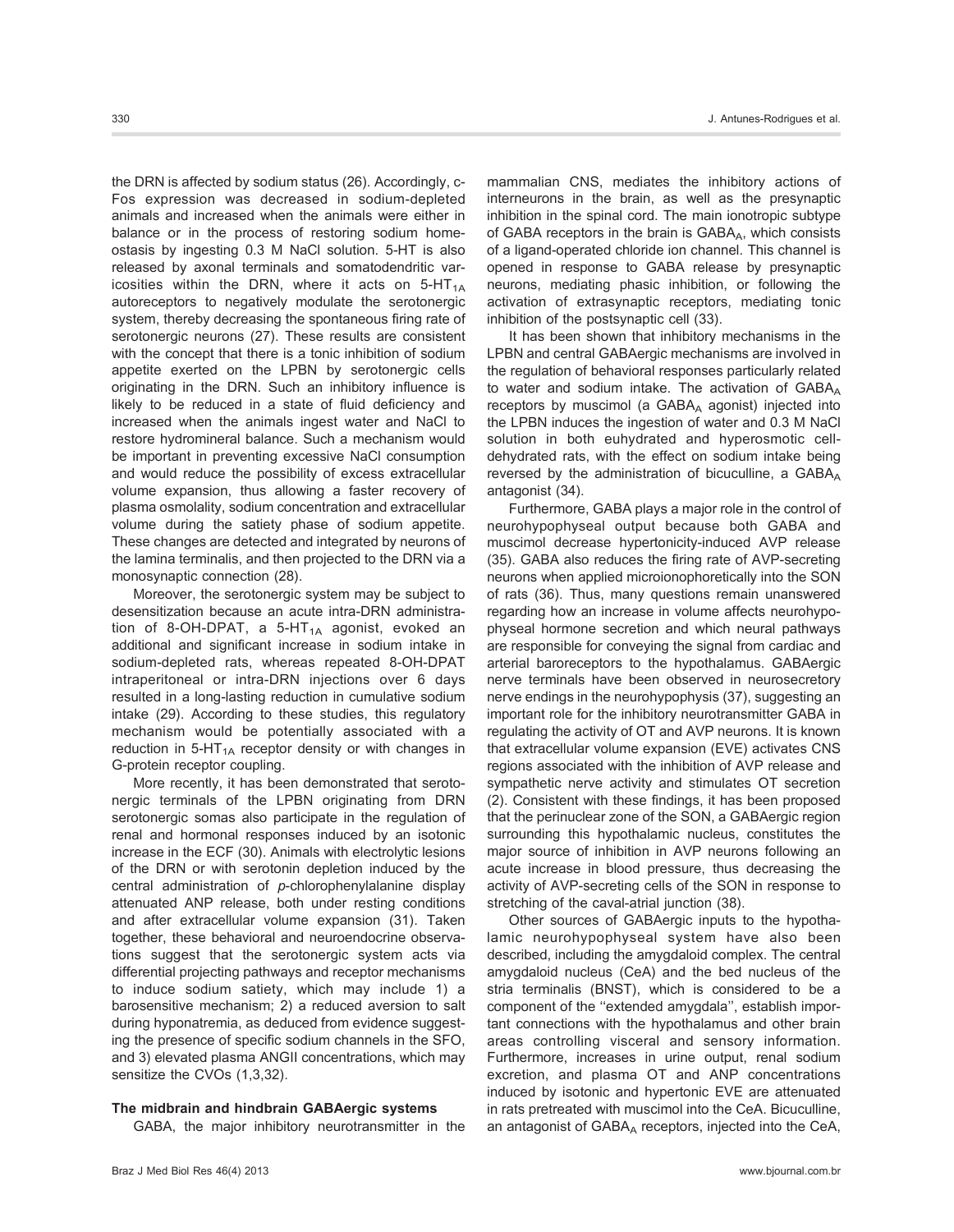also reduced the effects of hypertonic EVE on urinary volume and ANP secretion (39). Thus, taken together, these data suggest that the CeA GABAergic mechanisms are involved in the control of ANP and OT secretion, as well as in the control of sodium and water excretion in response to isotonic and hypertonic increases in the ECF.

Furthermore, icv injection of GABA agonists decreases arterial blood pressure, heart rate and sympathetic nerve activity, while icv injections of GABA antagonists such as bicuculline markedly increase arterial blood pressure and heart rate due to an increase in sympathetic nerve activity (40). Accumulating evidence supports a blunted GABAergic inhibition within the PVN as a critical mechanism contributing to sympathoexcitation in cardiovascular-related disorders, including hypertension (41). Inhibition of neuronal excitability in hypothalamic oxytocinergic and vasopressinergic neurons by nitric oxide (NO) involves pre- and postsynaptic potentiation of GABAergic synaptic activity in the SON (42). Numerous studies have shown that the neuronal activity in the PVN, as well as the sympathetic outflow from the PVN, is basally restrained by a GABAergic inhibitory tone (43). Taken together, these results suggest that GABA activity or its interaction with other neuromodulators is dependent on a particular physiological condition and may result in either a positive or negative feedback compensatory mechanism to coordinate complex neuroendocrine, behavioral and autonomic output patterns.

#### The local modulation of synaptic function

The understanding of the complex central circuitries involved in the control of hydromineral balance was dramatically increased after the discovery that the CNS produces several peptides/hormones that were primarily identified in the periphery. Accordingly, neurons not only express several receptor systems but also synthesize hormones that are released into the interstitial space where they modulate synaptic function in an autocrine or paracrine manner. This mechanism is supported by evidence of the local expression of specific enzymatic pathways and precursors. In the following sections, this review will address the contribution of local modulators of synaptic function to the control of water and sodium balance, as well as introduce glial cells and gliotransmitters as active elements within this context.

Neuropeptides. ANGII, when injected into specific areas of the CNS, exhibits dipsogenic and natriorexigenic effects. It has been well demonstrated that the AV3V region robustly expresses not only type 1 (AT1) ANGII receptors, which are responsible for most of the ANGIImediated behavioral effects, but also angiotensinergic terminals. This peptide is produced in the CNS independently of the circulating RAAS, which raises the possibility that endogenous brain-derived ANGII may be involved in the physiological regulation of water and salt intake; although there have been no conclusive demonstrations. Conversely, the widespread distribution of ANGII receptors throughout the CNS suggests that this locally produced peptide may have a more complex function not related to the control of water and salt appetite (1,3). The presence of ANP-secreting neurons and ANP receptors in CNS structures related to the homeostatic control of hydromineral homeostasis and cardiovascular function has also been demonstrated (44). It has been reported that ANP or CNP injected into the AV3V region decreases plasma ANP concentration in volumeexpanded rats, with no change in mean arterial pressure or heart rate (45). Thus, local increases in ANP within the CNS elicited by EVE might constitute a feedback loop that inhibits ANP neuronal activity (2).

Autocrine mechanisms have also been shown to regulate the activity of the magnocellular neurosecretory system. Consequently, OT is released from somatodendrites of SON magnocellular neurons and acts on presynaptic autoreceptors to facilitate the release of endocannabinoids (ECBs) and GABA, which in turn inhibit neuronal activity (46). Furthermore, the hypoosmolalityinduced somatodendritic release of AVP by SON neurons and the local activation of type 2 AVP (V2) receptors have been recently implicated in the mediation of cell volume regulation in vitro (47).

Gaseous neuromodulators. Soluble gases have a short half-life, which limits their actions on neighboring cells that express or are in close proximity to the enzymatic machinery responsible for their synthesis. Once produced, these highly membrane-permeable molecules are rapidly converted into ineffective products by specific chemical reactions. The neuronal isoform of NO synthase enzyme (nNOS), which is responsible for the production of NO within the CNS, is expressed in several cell clusters, including the lamina terminalis, magnocellular neurosecretory cells of the SON and PVN nuclei and the posterior pituitary (48). Furthermore, NO modulates the activity of the magnocellular neurosecretory system. Rats that are centrally or peripherally injected with L-NAME, a non-selective NOS inhibitor, show increased plasma AVP and OT concentrations (49). Interestingly, upregulation of NOS mRNA and NOS activity is induced in rats subjected to chronic salt loading (50), suggesting that mechanisms responsible for the prevention of hormonal depletion may be activated after prolonged exposure to these life-limiting conditions.

Several studies using extracellular and intracellular recordings have demonstrated that the NO precursor Larginine decreases, whereas L-NAME increases, the firing frequency of magnocellular neurosecretory cells, suggesting a tonic inhibitory effect on neuronal activity (51). Accordingly, NO increases the amplitude and frequency of GABA miniature inhibitory postsynaptic currents in SON magnocellular neurons, suggesting that NO inhibition of SON neuronal excitability involves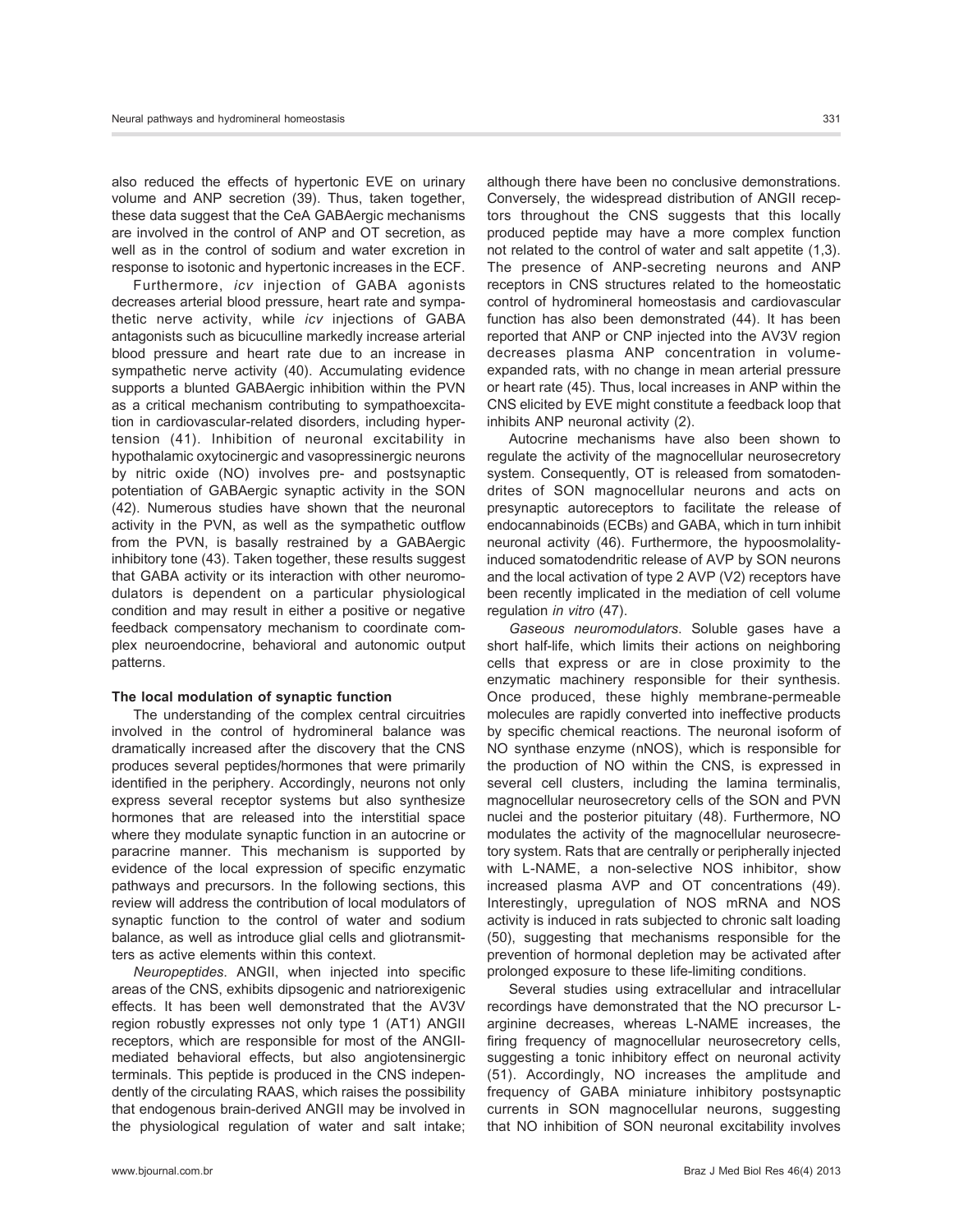pre- and postsynaptic potentiation of GABAergic synaptic activity (42).

Peripherally, the secretion of ANP by the heart is also modulated by local NO production. The main findings reported so far have supported an inhibitory role for NO in ANP release, a mechanism that seems to be disrupted and to contribute to the development of heart failure (52). In the kidneys, NOS is present in vascular and tubular elements, and sustained changes in NO synthesis have been implicated in some pathological conditions, such as glomerulonephritis and chronic kidney disease (53).

Carbon monoxide (CO) is another gaseous modulator with potential effects on body fluid homeostasis. It is one of the most toxic molecules in nature, and its main biological effect consists of activating cyclic guanosine monophosphate production, with reported effects on synaptic plasticity and neuromodulation (54). The discovery of high levels of heme oxygenase (HO) in the brain, however, strongly suggested a role for COmediated signaling in central physiological functions. In the hypothalamus, a recent study showed that immunoreactivity for type 1 HO (HO-1) in both vasopressinergic and oxytocinergic neurons is increased by water deprivation (55). Accordingly, inhibition of HO was shown to decrease the hyperosmolality-induced release of OT and ANP by the medial basal hypothalamus in vitro (56). Similarly, inhibition of this enzyme also induced a strong hyperpolarization and a decrease in the firing rate of magnocellular neurosecretory cells in water-deprived animals (55). In addition to acting individually, CO has also been shown to interact with the nitrergic system to control hydromineral homeostasis. Moreover, use of an HO inhibitor increases the production of L-citrulline, a coproduct of NO synthesis, by the medial basal hypothalamus in vitro in response to hyperosmolality (56). Thus, CO appears to play a predominantly facilitatory role in AVP and OT release, although most studies suggest that NO has an opposite effect, inhibiting AVP and OT release. On the basis of the evidence that the final products of both NOergic and COergic systems can reciprocally affect enzymatic activity, it can be suggested that these two systems integrate to form a feedback loop implicated in the local control of hypothalamic neurosecretory system output.

The last gaseous neuromodulator to be described was H<sub>2</sub>S, which is endogenously produced in relatively large amounts by the CNS. The enzymes cystathionine- $\beta$ synthase and cystathionine- $\gamma$ -lyase are responsible for H<sub>2</sub>S synthesis from L-cysteine. Both the expression and activity of these isoforms are known to be modulated by other signaling molecules such as  $Ca^{2+}$ , as well by circulating hormones such as insulin, glucagon and glucocorticoids (57). Although experimental evidence linking  $H<sub>2</sub>S$  to hydromineral homeostatic control has not yet been reported, a potential role for this nonconventional neurotransmitter in the regulation of neuroendocrine output could be speculated because  $H_2S$  has been shown to interact with NO and CO (57).

Endocannabinoids. In the past few years, endogenously produced cannabinoids have emerged as important signaling molecules mediating several physiological processes, particularly the control of energy homeostasis. The main ECBs that have been characterized thus far include anandamide and 2-arachidonoylglycerol, which are produced on demand by membrane phospholipids. A receptor for cannabis-like substances (CB1R) was first identified in 1988. The type 2 cannabinoid receptor (CB2R) was characterized a few years later and exhibits a very distinct expression profile. The physiological actions of the ECB system are produced mostly by the interaction of endogenous ligands with CB1R and/or CB2R. However, the involvement of orphan receptors, such as GPR55, in the mediation of some responses still remains to be examined.

CB1R is a G-protein coupled receptor (GPCR) whose activation affects neurotransmission and signal transduction. Most of its previously described effects are related to 1) inhibition of the adenylyl cyclase-mediated pathway, 2) activation of potassium channels, and 3) inhibition of voltage-gated calcium channels (58). Over the past few years, the identification of potential antagonists for the ECB system has been of great interest since CB1R was identified as an important target in the control of metabolic diseases, particularly those related to increased abdominal adiposity. However, the assumption that GPCRs, including CB1R, can assume multiple conformations and affinity states has dramatically increased the possibilities by which potential drugs can affect CB1R-mediated signaling. Thus, several studies have suggested that the ECB system may be active under basal conditions. The constant production and release of ECBs, the presence of constitutively activated CB1R, and the presence or absence of relatively low concentrations of the endogenous ligands would contribute to this basal activity (59).

An emerging role for ECBs consists of their mediation of glucocorticoid-related effects, particularly in the CNS. Activation of the HPA axis, with the consequent release of glucocorticoids, is known to exert an inhibitory effect on the activation of most neuroendocrine functions, including the synthesis/secretion of neurohypophyseal peptides, particularly OT (60). Nongenomic signaling pathways activated by the binding of glucocorticoids to conserved cell membrane sites have been characterized, and this mechanism has been implicated in the rapid changes observed in neurotransmission following an increase in circulating glucocorticoid levels.

The local production and release of ECBs within the PVN and SON in the presence of glucocorticoids results in decreased glutamatergic and increased GABAergic inputs to both parvocellular and magnocellular neurons in vitro (61). In addition to directly stimulating GABA neurotransmission, glucocorticoids also stimulate NO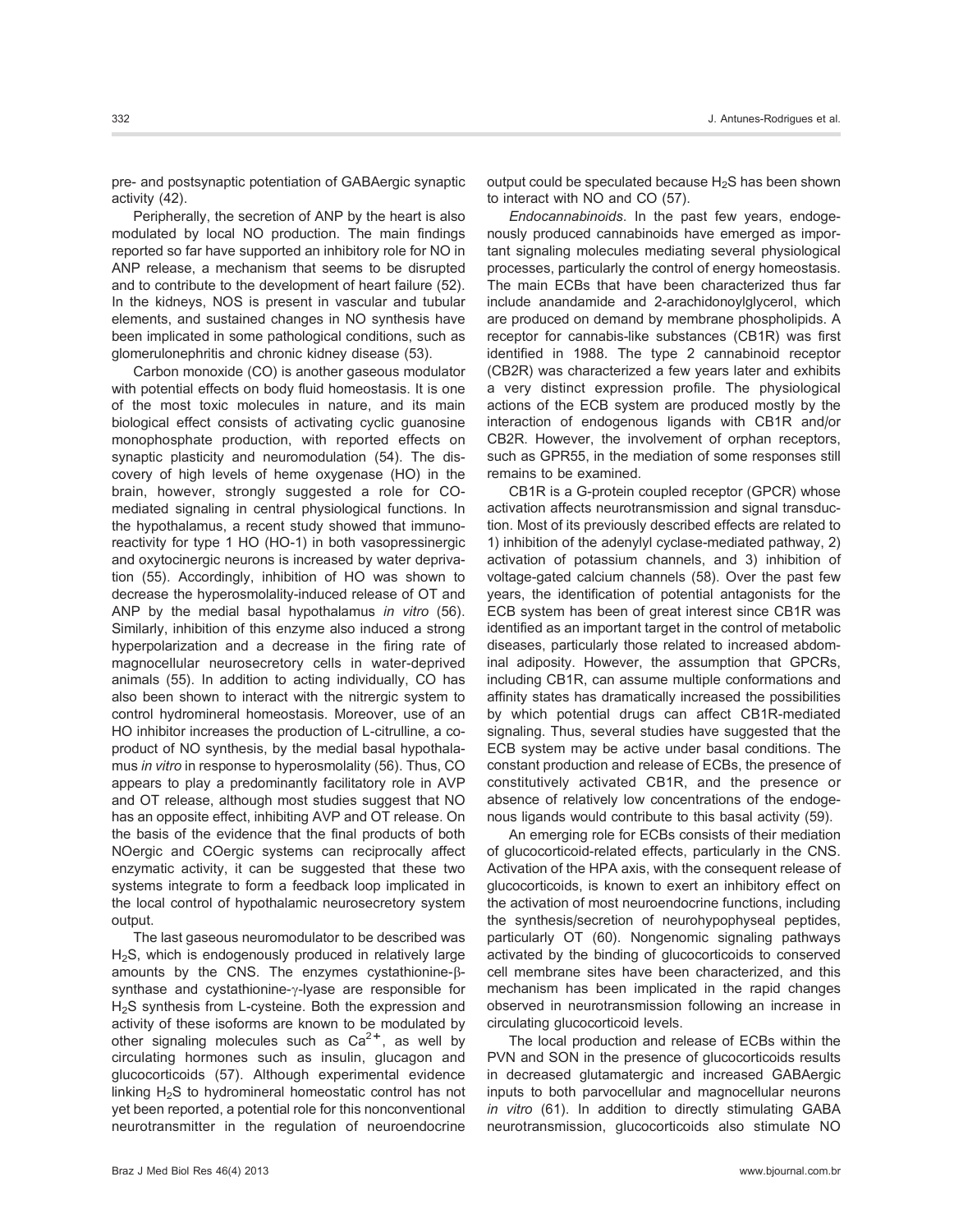release, which potentiates the negative drive to these cell groups. CB1R is the main isoform involved in these responses because rimonabant, a CB1R antagonist, potentiates the secretion of AVP and OT induced by a hypertonic EVE, as well as reverses the inhibitory effects of dexamethasone on hormonal release under the same experimental conditions (62). Thus, together with gaseous neuromodulators, locally produced ECB are important signaling molecules that control hypothalamic function in situ.

Glial cells and gliotransmitters. It has been proposed that the SON exhibits an intrinsic osmosensitivity, which is provided by changes in mechanosensitive cationic channels. These channels depolarize and hyperpolarize magnocellular neurons that are exposed to hyperosmotic or hypoosmotic conditions (63). Recent studies have identified an additional osmoregulatory mechanism within the SON involving astroglia, through which astrocytes may regulate magnocellular excitability via gliotransmitter release and neurotransmitter clearance and act as osmosensory elements (31,64-67). Several studies have demonstrated that taurine, an organic osmolyte, is present in glial processes surrounding magnocellular neurons. Moreover, several reports have also shown that certain stimuli, such as hypotonicity, can induce an increase in taurine release by astrocytes. This effect, in turn, was shown to inhibit  $Ca<sup>2+</sup>$  influx and contribute to a decrease in AVP and OT release (64). Furthermore, recent studies have demonstrated that astrocytes of the SON are activated in response to acute exposure to hypertonic saline, promoting glutamate release through connexin-43 functional hemi-channels, which are the predominant gap junction proteins expressed in astrocytes, and subsequently activating magnocellular neurons (65,67). Furthermore, several studies have reported that dehydration decreases the expression of type 1 glutamate transporters in SON astrocytes (68), suggesting a diminished astrocytic glutamate uptake with a consequent increase in glutamate availability in the extracellular space, which may result in the tonic activation of presynaptic glutamate receptors on neuronal terminals. Because dehydration induces morphological changes within the hypothalamus, this process may result in the reduction of astrocyte-mediated exposure of magnocellular neurons (69). Previous studies conducted by Boudaba et al. (68) argue that this dehydration-induced increase in extracellular glutamate accumulation could also be modulated by the retraction of astroglial processes around SON neurons, resulting in direct and extensive juxtapositions of magnocellular neuronal surfaces.

Moreover, several studies have hypothesized that Nax, an atypical sodium channel, may constitute an important sodium sensor within the CNS (32,70,71). Watanabe et al. (70) demonstrated that salt-aversive behaviors induced by dehydration were abolished in Na $_\mathrm{x}^{-/-}$ 

transgenic mice. Moreover, infusion of either mannitol or isotonic saline into the cerebral ventricle induced similar behavioral effects on water and sodium intake in  $\text{Na}_{x}$ <sup>+/+</sup> and  $\text{Na}_x^{-/-}$  mice, suggesting that  $\text{Na}_x$  is particularly sensitive to extracellular sodium concentrations. Furthermore, these studies also showed that the Na $\overline{z}$ channel is expressed in the perineuronal processes of astrocytes and ependymal cells in sensory CVOs. The mechanism by which astrocytes are activated by increased ECF sodium concentrations was recently demonstrated by Shimizu and his group (71), who revealed a dehydration-induced opening of  $Na<sub>x</sub>$  channels, which resulted in 1) increased intracellular sodium concentrations, 2) increased  $Na<sup>+</sup>/K<sup>+</sup>$ -ATPase activity and ATP expenditure, and 3) stimulation of anaerobic glucose metabolism and lactate release by astrocytes, supplying SON neurons with this energy source. Furthermore, the same group has demonstrated that the dehydration-induced lactate release by astrocytes activates SFO GABAergic neurons via the production of ATP, with this mechanism presumably being implicated in the control of salt intake.

Recent functional experiments performed by our group have also demonstrated that the central administration of ANGII stimulates AVP and OT release (49). It has been previously reported that both AT1 and AT2 are widely distributed in the hypothalamus, as they are expressed in both neuronal cell types and in astrocytes (72). This study also demonstrated that AT2 receptors are expressed in astrocytes juxtaposed to magnocellular neurons in the PVN. Although these studies have suggested that centrally produced ANGII activity on hypothalamic astrocytes may play an important role in hydromineral balance, the mechanisms underlying these effects still remain unclear.

# Peripheral hormones alter the responsiveness of the CNS to body fluid disturbances: focus on estrogen actions

The first studies that proposed that gonadal hormones are involved in the control of hydromineral balance stemmed from data showing that water intake and sodium appetite varied along the estrous cycle. Accordingly, studies by Antunes-Rodrigues et al. (73) reported a spontaneous decrease in sodium intake during estrus, which is the stage when the female reproductive cycle undergoes high plasma estrogen concentrations, and an increase in sodium intake during diestrus, when low plasma levels of estrogen are detected. Treatment with estradiol attenuates water intake in OVX animals receiving hyperoncotic colloid (74) or isoproterenol and hypertonic saline (75), or animals subjected to water deprivation (76). Other groups have reported that estrogen therapy decreases not only water intake but also abolishes salt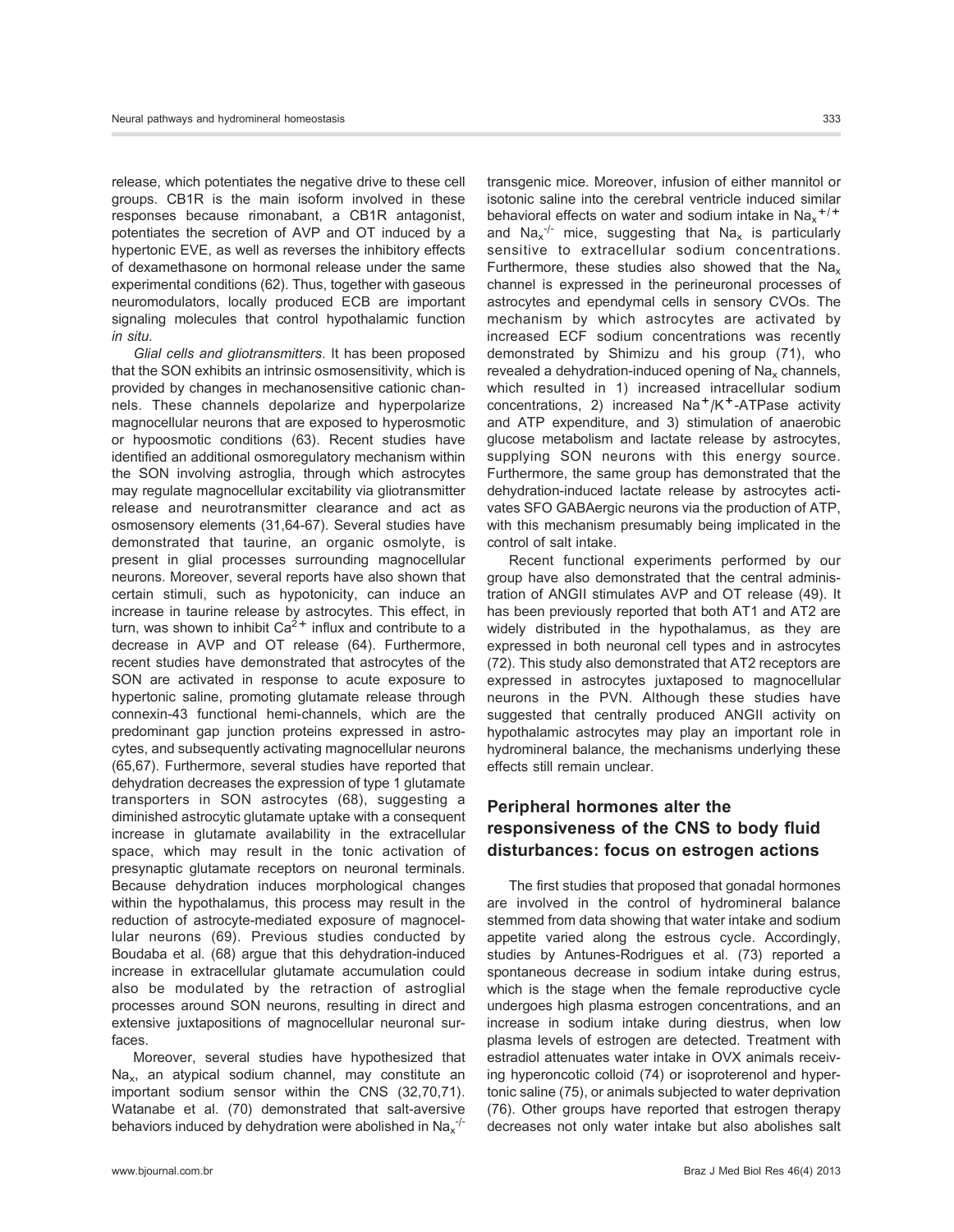ingestion induced by central ANGII administration in OVX rats (77).

More recently, the participation of the RAAS in the mediation of the behavioral responses induced by estradiol has been demonstrated. Estradiol was shown to inhibit ANGII AT1 receptors and angiotensin-converting enzyme (ACE) expression in the SFO (78). Furthermore, it was also demonstrated by our group that the central AT1 blockade in OVX rats inhibits 1) the dipsogenic response induced by water deprivation, osmotic stimulation, chronic sodium depletion and furosemide + captopril (furo  $+$  cap) experimental models and 2) the natriorexigenic response induced by sodium depletion (77,79). These studies also demonstrated that estrogen significantly attenuates the losartan inhibition of thirst and sodium appetite driven by sodium depletion and furo + cap experimental models. Consistent with recent evidence from the literature suggesting a potentially protective effect of estradiol on the cardiovascular system, these observations further support a role for this hormone in the behavioral control of water and salt intake because of the clearly demonstrated influence of estrogenic status on the AT1-mediated behavioral responses.

In addition to the modulation of several mechanisms involved in the induction of drinking behavior, estrogen also modulates inhibitory serotonergic mechanisms controlling salt intake. Several studies have demonstrated that estrogen modulates the basal firing rate of serotonergic neurons (80) and enhances serotonin transporter mRNA expression in the DRN of OVX animals (81). Furthermore, when estrogen is chronically administered to OVX rats, an increase in the mRNA expression for tryptophan hydroxylase-2 is observed in the DRN (82). More recently, it was also demonstrated that the estrogen-dependent inhibition of sodium appetite in both normal cycling rats and OVX animals with estradiol replacement may involve an interaction between excitatory neurons of the OVLT and the inhibitory serotonergic drive of the DRN, which are key pathways that underlie the responses to hyponatremia and hypovolemia (83).

Further effects of estrogens on fluid balance involve the control of neurohypophyseal hormones and ANP. Changes in plasma AVP during the reproductive cycle have been previously reported (84). Furthermore, several studies have proposed a stimulatory role for estradiol on OT and ANP secretion (85,86). More recently, the contribution of estradiol to AVP, OT and ANP secretion as well as to vasopressinergic and oxytocinergic neuronal activation has been demonstrated (87,88). Estradiol has been shown to positively modulate AVP and OT secretion in response to osmotic stimulation induced by hypertonic extracellular volume expansion (87) and hypovolemic shock (88), without altering ANP secretion. These same studies also showed that the activity of both oxytocinergic and vasopressinergic neurons in the SON and PVN may be modulated by estradiol.

Taken together, these findings are strongly supported by the evidence that estradiol receptor beta  $(ER-\beta)$  is expressed in the SON and PVN, where it co-localizes with AVP and OT (89), and the ER alpha (ER- $\alpha$ ) is expressed in afferent osmosensitive neurons located in the SFO and OVLT that project to the SON and PVN (90). Thus, modulation exerted by estradiol on vasopressinergic and oxytocinergic activity could be produced by a direct effect because PVN and SON neurons express ER- $\beta$ , and/or by an indirect mechanism of action presumably arising from the lamina terminalis. In this context, the hyperosmolalityinduced activation of first-order ER-a-expressing neurons of the CVOs could produce a subsequent activation of vasopressinergic and oxytocinergic neurons in the SON and PVN. This latter hypothesis is supported by a recent study showing that AVP immunoreactivity in the SON and PVN is significantly elevated in response to treatment with an ER- $\alpha$  agonist, but not with an ER- $\beta$  agonist, suggesting that estradiol may regulate vasopressinergic neuronal activity by acting on afferent neurons expressing  $ER-\alpha$ . Furthermore, the hypovolemia-induced activation of central areas controlling plasma volume and arterial pressure, such as the SFO, may also be modulated by estradiol.

Taken together, these data indicate that estradiol participates in the control of fluid balance by the following mechanisms: 1) increasing the responsiveness of vasopressinergic and oxytocinergic neurons in the PVN and SON as well as the secretion of the AVP and OT neuropeptides; 2) increasing the release of natriuretic factors (ANP and OT) in response to osmotic stimulation or other systemic challenges, 3) decreasing brain ANGII responsiveness via the modulation of AT1-mediated signaling, and 4) increasing the DRN serotonergic activity, which consequently inhibits salt appetite.

## Conclusions and Perspectives

The identification and the characterization of the phenotypical pathways activated in the CNS in response to peripherally produced signals have significantly improved our understanding of the redundant mechanisms controlling body fluid homeostasis. These pathways are mediated not only by classic neurotransmitters such as acetylcholine, amines (noradrenaline, serotonin) and amino acids (glutamate, GABA), but also by gaseous (NO, CO and  $H_2S$ ) and lipid-derived (ECBs) mediators. The efferent responses initiated within the neuronal environment and modulated by glial cells recruit several peripheral effectors (such as glucocorticoids, ANGII, estrogen), which in turn modulate central responsiveness to systemic challenges. Since most of these hormones produce a broad range of effects in the CNS, the future directions in this field are now being aimed at 1) the identification of specific signaling pathways that may characterize site-specific actions, as well as 2) the in situ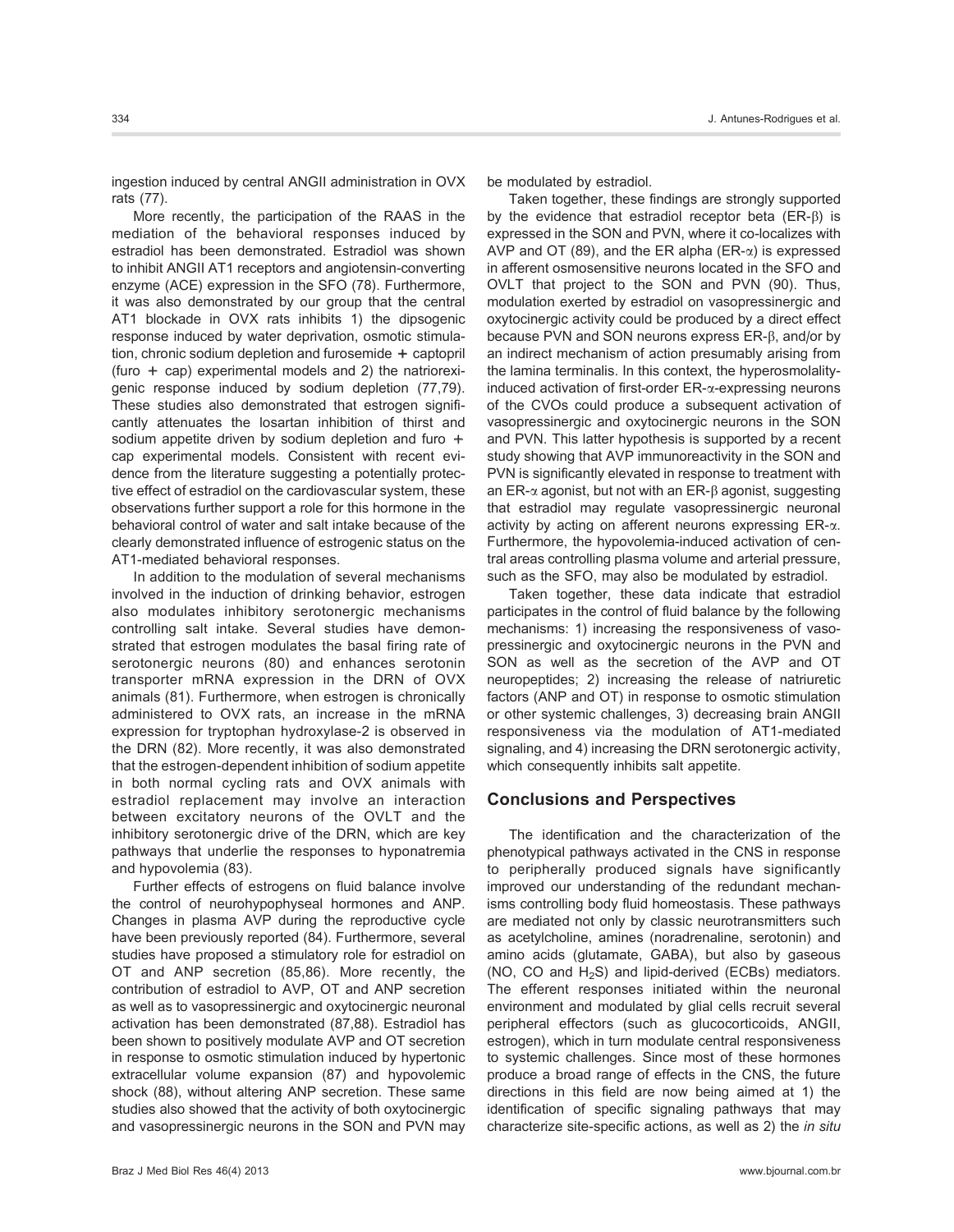manipulation of these cascades in different brain areas. This latter objective may be accomplished, among other methodological strategies, by the use of local modulators of gene activity, such as viral vectors, which induce in vivo gene transfer, down- or upregulating endogenous gene function. Furthermore, the evidence that these brain networks can be affected by plasticity has also focused attention on the importance of fetal programming and

## References

- 1. Fitzsimons JT. Angiotensin, thirst, and sodium appetite. Physiol Rev 1998; 78: 583-686.
- 2. Antunes-Rodrigues J, de Castro M, Elias LL, Valenca MM, McCann SM. Neuroendocrine control of body fluid metabolism. Physiol Rev 2004; 84: 169-208, doi: [10.1152/physrev.](http://dx.doi.org/10.1152%2Fphysrev.00017.2003) [00017.2003.](http://dx.doi.org/10.1152%2Fphysrev.00017.2003)
- 3. McKinley MJ, Johnson AK. The physiological regulation of thirst and fluid intake. News Physiol Sci 2004; 19: 1-6.
- 4. Gilman A. The relation between blood osmotic pressure, fluid distribution and voluntary water intake. Am J Physiol 1937; 120: 323-328.
- 5. Verney EB. The antidiuretic hormone and the factors which determine its release. Proc R Soc Lond B Biol Sci 1947; 135: 25-106, doi: [10.1098/rspb.1947.0037.](http://dx.doi.org/10.1098%2Frspb.1947.0037)
- 6. Andersson B. The effect of injections of hypertonic NaClsolutions into different parts of the hypothalamus of goats. Acta Physiol Scand 1953; 28: 188-201, doi: [10.1111/j.1748-1716.](http://dx.doi.org/10.1111%2Fj.1748-1716.1953.tb00969.x) [1953.tb00969.x.](http://dx.doi.org/10.1111%2Fj.1748-1716.1953.tb00969.x)
- 7. Andersson B, Leksell LG, Lishajko F. Perturbations in fluid balance induced by medially placed forebrain lesions. Brain Res 1975; 99: 261-275, doi: [10.1016/0006-8993\(75\)90028-1.](http://dx.doi.org/10.1016%2F0006-8993%2875%2990028-1)
- 8. Buggy J, Jonhson AK. Preoptic-hypothalamic periventricular lesions: thirst deficits and hypernatremia. Am J Physiol 1977; 233: R44-R52.
- 9. McKinley MJ, Denton DA, Leventer M. Adipsia in sheep caused cerebral lesions. In: de Caro G, Massi M, Epstein AN (Editors), The physiology of thirst and sodium appetite. New York: Plenum Press; 1986. p 321-326.
- 10. McKinley MJ, Denton DA, Weisinger RS. Sensors for antidiuresis and thirst - osmoreceptors or CSF sodium detectors? Brain Res 1978; 141: 89-103, doi: [10.1016/0006-8993\(78\)90619-4.](http://dx.doi.org/10.1016%2F0006-8993%2878%2990619-4)
- 11. Thrasher TN, Jones RG, Keil LC, Brown CJ, Ramsay DJ. Drinking and vasopressin release during ventricular infusions of hypertonic solutions. Am J Physiol 1980; 238: R340-R345.
- 12. McKinley MJ, Denton DA, Leksell LG, Mouw DR, Scoggins BA, Smith MH, et al. Osmoregulatory thirst in sheep is disrupted by ablation of the anterior wall of the optic recess. Brain Res 1982; 236: 210-215, doi: [10.1016/0006-8993\(82\)90048-8.](http://dx.doi.org/10.1016%2F0006-8993%2882%2990048-8)
- 13. Thrasher TN, Keil LC, Ramsay DJ. Lesions of the organum vasculosum of the lamina terminalis (OVLT) attenuate osmotically-induced drinking and vasopressin secretion in the dog. Endocrinology 1982; 110: 1837-1839, doi: [10.1210/](http://dx.doi.org/10.1210%2Fendo-110-5-1837) [endo-110-5-1837.](http://dx.doi.org/10.1210%2Fendo-110-5-1837)
- 14. Sayer RJ, Hubbard JI, Sirett NE. Rat organum vasculosum laminae terminalis in vitro: responses to transmitters. Am J Physiol 1984; 247: R374-R379.
- 15. Mangiapane ML, Thrasher TN, Keil LC, Simpson JB, Ganong WF. Role for the subfornical organ in vasopressin

aging-related changes for the integrity of homeostatic responses regarding hydromineral balance.

## Acknowledgments

Research supported by FAPESP (#2008/50611-8), CNPq (#301827/2011/7), CONICET, ANPCyT, and SECyT.

release. Brain Res Bull 1984; 13: 43-47, doi: [10.1016/0361-](http://dx.doi.org/10.1016%2F0361-9230%2884%2990006-6) [9230\(84\)90006-6.](http://dx.doi.org/10.1016%2F0361-9230%2884%2990006-6)

- 16. Vivas L, Chiaraviglio E, Carrer HF. Rat organum vasculosum laminae terminalis in vitro: responses to changes in sodium concentration. Brain Res 1990; 519: 294-300, doi: [10.1016/0006-8993\(90\)90091-O.](http://dx.doi.org/10.1016%2F0006-8993%2890%2990091-O)
- 17. Sibbald JR, Hubbard JI, Sirett NE. Responses from osmosensitive neurons of the rat subfornical organ in vitro. Brain Res 1988; 461: 205-214, doi: [10.1016/0006-8993\(88\)90251-X.](http://dx.doi.org/10.1016%2F0006-8993%2888%2990251-X)
- 18. Miselis RR. The efferent projections of the subfornical organ of the rat: a circumventricular organ within a neural network subserving water balance. Brain Res 1981; 230: 1-23, doi: [10.1016/0006-8993\(81\)90388-7.](http://dx.doi.org/10.1016%2F0006-8993%2881%2990388-7)
- 19. Mangiapane ML, Thrasher TN, Keil LC, Simpson JB, Ganong WF. Deficits in drinking and vasopressin secretion after lesions of the nucleus medianus. Neuroendocrinology 1983; 37: 73-77, doi: [10.1159/000123518.](http://dx.doi.org/10.1159%2F000123518)
- 20. Sly JD, Colvill L, McKinley JM, Oldfield JB. Identification of neural projections from the forebrain to the kidney, using the virus pseudorabies. J Auton Nerv Syst 1999; 77: 73-82, doi: [10.1016/S0165-1838\(99\)00031-4.](http://dx.doi.org/10.1016%2FS0165-1838%2899%2900031-4)
- 21. Grossman SP. Eating or drinking elicited by direct adrenergic or cholinergic stimulation of hypothalamus. Science 1960; 132: 301-302, doi: [10.1126/science.132.3422.301.](http://dx.doi.org/10.1126%2Fscience.132.3422.301)
- 22. Antunes-Rodrigues J, McCann SM. Water, sodium chloride, and food intake induced by injections of cholinergic and adrenergic drugs into the third ventricle of the rat brain. Proc Soc Exp Biol Med 1970; 133: 1464-1470.
- 23. Routtenberg A, Simpson JB. Carbachol-induced drinking at ventricular and subfornical organ sites of application. Life Sci 1971; 10: 481-490, doi: [10.1016/0024-3205\(71\)90210-4.](http://dx.doi.org/10.1016%2F0024-3205%2871%2990210-4)
- 24. Reis LC. Role of the serotoninergic system in the sodium appetite control. An Acad Bras Cienc 2007; 79: 261-283, doi: [10.1590/S0001-37652007000200009.](http://dx.doi.org/10.1590%2FS0001-37652007000200009)
- 25. Menani JV, Barbosa SP, De Luca LA Jr, De Gobbi JI, Johnson AK. Serotonergic mechanisms of the lateral parabrachial nucleus and cholinergic-induced sodium appetite. Am J Physiol Regul Integr Comp Physiol 2002; 282: R837-R841.
- 26. Franchini LF, Johnson AK, de Olmos J, Vivas L. Sodium appetite and Fos activation in serotonergic neurons. Am J Physiol Regul Integr Comp Physiol 2002; 282: R235-R243.
- 27. Blier P, Pineyro G, el Mansari M, Bergeron R, de Montigny C. Role of somatodendritic 5-HT autoreceptors in modulating 5-HT neurotransmission. Ann N Y Acad Sci 1998; 861: 204-216, doi: [10.1111/j.1749-6632.1998.tb10192.x.](http://dx.doi.org/10.1111%2Fj.1749-6632.1998.tb10192.x)
- 28. Badaue-Passos D Jr, Godino A, Johnson AK, Vivas L, Antunes-Rodrigues J. Dorsal raphe nuclei integrate allostatic information evoked by depletion-induced sodium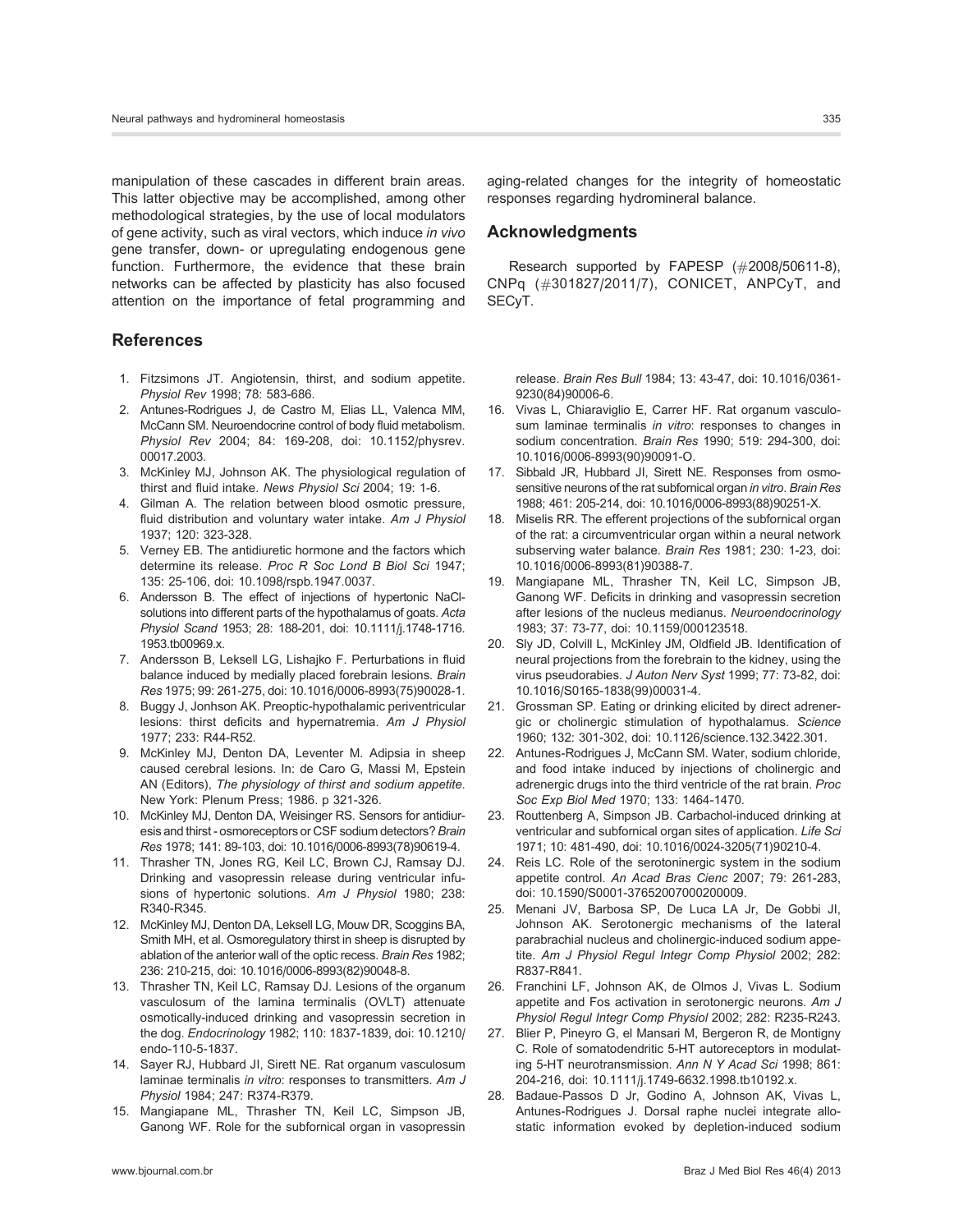ingestion. Exp Neurol 2007; 206: 86-94, doi: [10.1016/](http://dx.doi.org/10.1016%2Fj.expneurol.2007.04.008) [j.expneurol.2007.04.008.](http://dx.doi.org/10.1016%2Fj.expneurol.2007.04.008)

- 29. Fonseca FV, Mecawi AS, Araujo IG, Almeida-Pereira G, Magalhaes-Nunes AP, Badaue-Passos D Jr, et al. Role of the 5-HT(1A) somatodendritic autoreceptor in the dorsal raphe nucleus on salt satiety signaling in rats. Exp Neurol 2009; 217: 353-360, doi: [10.1016/j.expneurol.2009.03.015.](http://dx.doi.org/10.1016%2Fj.expneurol.2009.03.015)
- 30. Margatho LO, Giusti-Paiva A, Menani JV, Elias LL, Vivas LM, Antunes-Rodrigues J. Serotonergic mechanisms of the lateral parabrachial nucleus in renal and hormonal responses to isotonic blood volume expansion. Am J Physiol Regul Integr Comp Physiol 2007; 292: R1190- R1197, doi: [10.1152/ajpregu.00351.2006.](http://dx.doi.org/10.1152%2Fajpregu.00351.2006)
- 31. Reis LC, Ramalho MJ, Favaretto AL, Gutkowska J, McCann SM, Antunes-Rodrigues J. Participation of the ascending serotonergic system in the stimulation of atrial natriuretic peptide release. Proc Natl Acad Sci U S A 1994; 91: 12022- 12026, doi: [10.1073/pnas.91.25.12022.](http://dx.doi.org/10.1073%2Fpnas.91.25.12022)
- 32. Noda M. Hydromineral neuroendocrinology: mechanism of sensing sodium levels in the mammalian brain. Exp Physiol 2007; 92: 513-522, doi: [10.1113/expphysiol.2006.035659.](http://dx.doi.org/10.1113%2Fexpphysiol.2006.035659)
- 33. Farrant M, Nusser Z. Variations on an inhibitory theme: phasic and tonic activation of GABA(A) receptors. Nat Rev Neurosci 2005; 6: 215-229, doi: [10.1038/nrn1625.](http://dx.doi.org/10.1038%2Fnrn1625)
- 34. Kimura EH, Oliveira LB, Colombari DS, De Luca LA Jr, Menani JV, Callera JC. Sodium intake by hyperosmotic rats treated with a GABA(A) receptor agonist into the lateral parabrachial nucleus. Brain Res 2008; 1190: 86-93, doi: [10.1016/j.brainres.2007.11.004.](http://dx.doi.org/10.1016%2Fj.brainres.2007.11.004)
- 35. Iovino M, de Caro G, Massi M, Steardo L, Poenaru S. Muscimol inhibits ADH release induced by hypertonic sodium chloride in rats. Pharmacol Biochem Behav 1983; 19: 335-338, doi: [10.1016/0091-3057\(83\)90061-8.](http://dx.doi.org/10.1016%2F0091-3057%2883%2990061-8)
- 36. Arnauld E, Cirino M, Layton BS, Renaud LP. Contrasting actions of amino acids, acetylcholine, noradrenaline and leucine enkephalin on the excitability of supraoptic vasopressin-secreting neurons. A microiontophoretic study in the rat. Neuroendocrinology 1983; 36: 187-196, doi: [10.1159/](http://dx.doi.org/10.1159%2F000123455) [000123455.](http://dx.doi.org/10.1159%2F000123455)
- 37. Oertel WH, Mugnaini E, Tappaz ML, Weise VK, Dahl AL, Schmechel DE, et al. Central GABAergic innervation of neurointermediate pituitary lobe: biochemical and immunocytochemical study in the rat. Proc Natl Acad Sci U S A 1982; 79: 675-679, doi: [10.1073/pnas.79.2.675.](http://dx.doi.org/10.1073%2Fpnas.79.2.675)
- 38. Grindstaff RR, Grindstaff RJ, Cunningham JT. Effects of right atrial distension on the activity of magnocellular neurons in the supraoptic nucleus. Am J Physiol Regul Integr Comp Physiol 2000; 278: R1605-R1615.
- 39. Margatho LO, Elias LL, Antunes-Rodrigues J. GABA in the central amygdaloid nucleus modulates the electrolyte excretion and hormonal responses to blood volume expansion in rats. Braz J Med Biol Res 2009; 42: 114-121, doi: [10.1590/S0100-879X2009000100016.](http://dx.doi.org/10.1590%2FS0100-879X2009000100016)
- 40. Sun AY, Li DX. Cardiovascular responses to intracerebroventricular injection of GABA in renovascular hypertensive rats. Zhongguo Yao Li Xue Bao 1994; 15: 136-138.
- 41. Li DP, Pan HL. Plasticity of GABAergic control of hypothalamic presympathetic neurons in hypertension. Am J Physiol Heart Circ Physiol 2006; 290: H1110-H1119, doi: [10.1152/ajpheart.00788.2005.](http://dx.doi.org/10.1152%2Fajpheart.00788.2005)
- 42. Stern JE, Ludwig M. NO inhibits supraoptic oxytocin and

vasopressin neurons via activation of GABAergic synaptic inputs. Am J Physiol Regul Integr Comp Physiol 2001; 280: R1815-R1822.

- 43. Yang Z, Coote JH. Role of GABA and NO in the paraventricular nucleus-mediated reflex inhibition of renal sympathetic nerve activity following stimulation of right atrial receptors in the rat. Exp Physiol 2003; 88: 335-342, doi: [10.1113/eph8802561.](http://dx.doi.org/10.1113%2Feph8802561)
- 44. Quirion R, Dalpe M, DeLean A. Characterization, distribution and plasticity of atrial natriuretic factor binding sites in brain. Can J Physiol Pharmacol 1988; 66: 280-287, doi: [10.1139/y88-048.](http://dx.doi.org/10.1139%2Fy88-048)
- 45. Puyo AM, Vatta MS, Donoso AS, Bianciotti LG, Fernandez BE. Central natriuretic peptides regulation of peripheral atrial natriuretic factor release. Regul Pept 2000; 90: 93-99, doi: [10.1016/S0167-0115\(00\)00115-4.](http://dx.doi.org/10.1016%2FS0167-0115%2800%2900115-4)
- 46. Oliet SH, Baimoukhametova DV, Piet R, Bains JS. Retrograde regulation of GABA transmission by the tonic release of oxytocin and endocannabinoids governs postsynaptic firing. J Neurosci 2007; 27: 1325-1333, doi: [10.1523/JNEUROSCI.2676-06.2007.](http://dx.doi.org/10.1523%2FJNEUROSCI.2676-06.2007)
- 47. Sato K, Numata T, Saito T, Ueta Y, Okada Y. V(2) receptormediated autocrine role of somatodendritic release of AVP in rat vasopressin neurons under hypo-osmotic conditions. Sci Signal 2011; 4: ra5, doi: [10.1126/scisignal.2001279.](http://dx.doi.org/10.1126%2Fscisignal.2001279)
- 48. Bredt DS, Glatt CE, Hwang PM, Fotuhi M, Dawson TM, Snyder SH. Nitric oxide synthase protein and mRNA are discretely localized in neuronal populations of the mammalian CNS together with NADPH diaphorase. Neuron 1991; 7: 615-624, doi: [10.1016/0896-6273\(91\)90374-9.](http://dx.doi.org/10.1016%2F0896-6273%2891%2990374-9)
- 49. Reis WL, Giusti-Paiva A, Ventura RR, Margatho LO, Gomes DA, Elias LL, et al. Central nitric oxide blocks vasopressin, oxytocin and atrial natriuretic peptide release and antidiuretic and natriuretic responses induced by central angiotensin II in conscious rats. Exp Physiol 2007; 92: 903-911, doi: [10.1113/expphysiol.2007.037911.](http://dx.doi.org/10.1113%2Fexpphysiol.2007.037911)
- 50. Kadowaki K, Kishimoto J, Leng G, Emson PC. Upregulation of nitric oxide synthase (NOS) gene expression together with NOS activity in the rat hypothalamo-hypophysial system after chronic salt loading: evidence of a neuromodulatory role of nitric oxide in arginine vasopressin and oxytocin secretion. Endocrinology 1994; 134: 1011- 1017, doi: [10.1210/en.134.3.1011.](http://dx.doi.org/10.1210%2Fen.134.3.1011)
- 51. Ventura RR, Aguiar JF, Antunes-Rodrigues J, Varanda WA. Nitric oxide modulates the firing rate of the rat supraoptic magnocellular neurons. Neuroscience 2008; 155: 359-365, doi: [10.1016/j.neuroscience.2008.06.005.](http://dx.doi.org/10.1016%2Fj.neuroscience.2008.06.005)
- 52. Dietz JR. Mechanisms of atrial natriuretic peptide secretion from the atrium. Cardiovasc Res 2005; 68: 8-17, doi: [10.1016/j.cardiores.2005.06.008.](http://dx.doi.org/10.1016%2Fj.cardiores.2005.06.008)
- 53. Baylis C. Nitric oxide synthase derangements and hypertension in kidney disease. Curr Opin Nephrol Hypertens 2012; 21: 1-6, doi: [10.1097/MNH.0b013e32834d54ca.](http://dx.doi.org/10.1097%2FMNH.0b013e32834d54ca)
- 54. Verma A, Hirsch DJ, Glatt CE, Ronnett GV, Snyder SH. Carbon monoxide: a putative neural messenger. Science 1993; 259: 381-384, doi: [10.1126/science.7678352.](http://dx.doi.org/10.1126%2Fscience.7678352)
- 55. Reis WL, Biancardi VC, Son S, Antunes-Rodrigues J, Stern JE. Enhanced expression of heme oxygenase-1 and carbon monoxide excitatory effects in oxytocin and vasopressin neurones during water deprivation. J Neuroendocrinol 2012; 24: 653-663, doi: [10.1111/j.1365-2826.2011.02249.x.](http://dx.doi.org/10.1111%2Fj.1365-2826.2011.02249.x)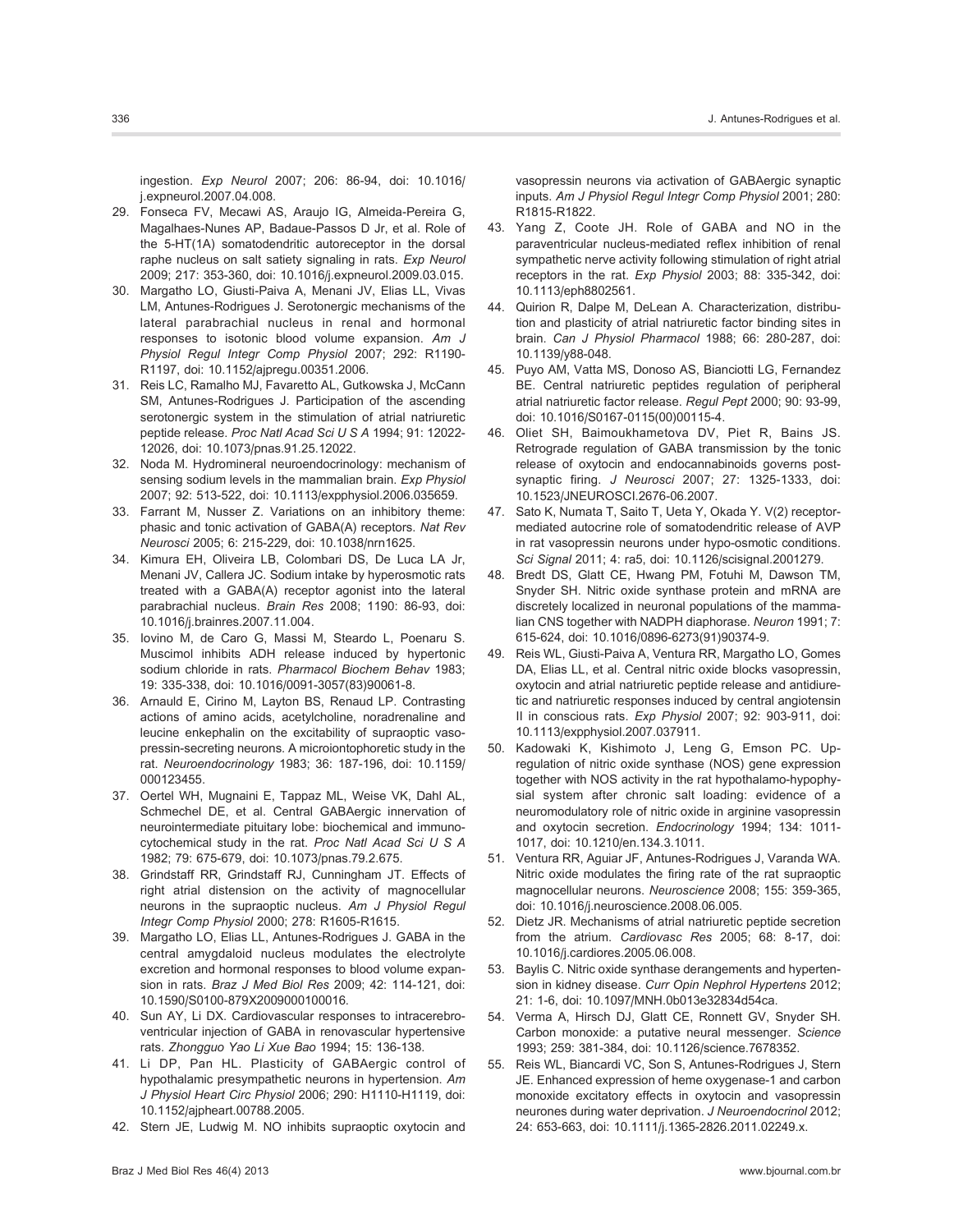- 56. Gomes DA, Giusti-Paiva A, Ventura RR, Elias LL, Cunha FQ, Antunes-Rodrigues J. Carbon monoxide and nitric oxide modulate hyperosmolality-induced oxytocin secretion by the hypothalamus in vitro. Biosci Rep 2010; 30: 351-357.
- 57. Mancuso C, Navarra P, Preziosi P. Roles of nitric oxide, carbon monoxide, and hydrogen sulfide in the regulation of the hypothalamic-pituitary-adrenal axis. J Neurochem 2010; 113: 563-575, doi: [10.1111/j.1471-4159.2010.06606.x.](http://dx.doi.org/10.1111%2Fj.1471-4159.2010.06606.x)
- 58. Turu G, Hunyady L. Signal transduction of the CB1 cannabinoid receptor. J Mol Endocrinol 2010; 44: 75-85, doi: [10.1677/JME-08-0190.](http://dx.doi.org/10.1677%2FJME-08-0190)
- 59. Pertwee RG. Inverse agonism and neutral antagonism at cannabinoid CB1 receptors. Life Sci 2005; 76: 1307-1324, doi: [10.1016/j.lfs.2004.10.025.](http://dx.doi.org/10.1016%2Fj.lfs.2004.10.025)
- 60. Ruginsk SG, Oliveira FR, Margatho LO, Vivas L, Elias LL, Antunes-Rodrigues J. Glucocorticoid modulation of neuronal activity and hormone secretion induced by blood volume expansion. Exp Neurol 2007; 206: 192-200, doi: [10.1016/](http://dx.doi.org/10.1016%2Fj.expneurol.2007.04.012) [j.expneurol.2007.04.012.](http://dx.doi.org/10.1016%2Fj.expneurol.2007.04.012)
- 61. Di S, Maxson MM, Franco A, Tasker JG. Glucocorticoids regulate glutamate and GABA synapse-specific retrograde transmission via divergent nongenomic signaling pathways. J Neurosci 2009; 29: 393-401, doi: [10.1523/JNEUROSCI.](http://dx.doi.org/10.1523%2FJNEUROSCI.4546-08.2009) [4546-08.2009.](http://dx.doi.org/10.1523%2FJNEUROSCI.4546-08.2009)
- 62. Ruginsk SG, Uchoa ET, Elias LL, Antunes-Rodrigues J. Cannabinoid CB1 receptor mediates glucocorticoid effects on hormone secretion induced by volume and osmotic changes. Clin Exp Pharmacol Physiol 2012; 39: 151-154, doi: [10.1111/j.1440-1681.2011.05658.x.](http://dx.doi.org/10.1111%2Fj.1440-1681.2011.05658.x)
- 63. Bourque CW, Oliet SH, Richard D. Osmoreceptors, osmoreception, and osmoregulation. Front Neuroendocrinol 1994; 15: 231-274, doi: [10.1006/frne.1994.1010.](http://dx.doi.org/10.1006%2Ffrne.1994.1010)
- 64. Hussy N, Deleuze C, Bres V, Moos FC. New role of taurine as an osmomediator between glial cells and neurons in the rat supraoptic nucleus. Adv Exp Med Biol 2000; 483: 227- 237, doi: [10.1007/0-306-46838-7\\_25.](http://dx.doi.org/10.1007%2F0-306-46838-7_25)
- 65. Jiang S, Yuan H, Duan L, Cao R, Gao B, Xiong YF, et al. Glutamate release through connexin 43 by cultured astrocytes in a stimulated hypertonicity model. Brain Res 2011; 1392: 8-15, doi: [10.1016/j.brainres.2011.03.056.](http://dx.doi.org/10.1016%2Fj.brainres.2011.03.056)
- 66. Olsen M, Sarup A, Larsson OM, Schousboe A. Effect of hyperosmotic conditions on the expression of the betaine-GABA-transporter (BGT-1) in cultured mouse astrocytes. Neurochem Res 2005; 30: 855-865, doi: [10.1007/s11064-](http://dx.doi.org/10.1007%2Fs11064-005-6879-3) [005-6879-3.](http://dx.doi.org/10.1007%2Fs11064-005-6879-3)
- 67. Yuan H, Gao B, Duan L, Jiang S, Cao R, Xiong YF, et al. Acute hyperosmotic stimulus-induced Fos expression in neurons depends on activation of astrocytes in the supraoptic nucleus of rats. J Neurosci Res 2010; 88: 1364-1373.
- 68. Boudaba C, Linn DM, Halmos KC, Tasker JG. Increased tonic activation of presynaptic metabotropic glutamate receptors in the rat supraoptic nucleus following chronic dehydration. J Physiol 2003; 551: 815-823, doi: [10.1113/](http://dx.doi.org/10.1113%2Fjphysiol.2003.042739) [jphysiol.2003.042739.](http://dx.doi.org/10.1113%2Fjphysiol.2003.042739)
- 69. Oliet SH, Bonfardin VD. Morphological plasticity of the rat supraoptic nucleus - cellular consequences. Eur J Neurosci 2010; 32: 1989-1994, doi: [10.1111/j.1460-9568.2010.07514.x.](http://dx.doi.org/10.1111%2Fj.1460-9568.2010.07514.x)
- 70. Watanabe E, Hiyama TY, Shimizu H, Kodama R, Hayashi N, Miyata S, et al. Sodium-level-sensitive sodium channel Na(x) is expressed in glial laminate processes in the

sensory circumventricular organs. Am J Physiol Regul Integr Comp Physiol 2006; 290: R568-R576, doi: [10.1152/](http://dx.doi.org/10.1152%2Fajpregu.00618.2005) [ajpregu.00618.2005.](http://dx.doi.org/10.1152%2Fajpregu.00618.2005)

- 71. Shimizu H, Watanabe E, Hiyama TY, Nagakura A, Fujikawa A, Okado H, et al. Glial Nax channels control lactate signaling to neurons for brain [Na+] sensing. Neuron 2007; 54: 59-72, doi: [10.1016/j.neuron.2007.03.014.](http://dx.doi.org/10.1016%2Fj.neuron.2007.03.014)
- 72. Coleman CG, Anrather J, Iadecola C, Pickel VM. Angiotensin II type 2 receptors have a major somatodendritic distribution in vasopressin-containing neurons in the mouse hypothalamic paraventricular nucleus. Neuroscience 2009; 163: 129- 142, doi: [10.1016/j.neuroscience.2009.06.032.](http://dx.doi.org/10.1016%2Fj.neuroscience.2009.06.032)
- 73. Antunes-Rodrigues J, Covian MR. Hypothalamic control of sodium chloride and water intake. Acta Physiol Lat Am 1963; 13: 94-100.
- 74. Vijande M, Costales M, Marin B. Sex difference in polyethylenglycol-induced thirst. Experientia 1978; 34: 742-743, doi: [10.1007/BF01947296.](http://dx.doi.org/10.1007%2FBF01947296)
- 75. Carlberg KA, Fregly MJ, Fahey M. Effects of chronic estrogen treatment on water exchange in rats. Am J Physiol 1984; 247: E101-E110.
- 76. Krause EG, Curtis KS, Davis LM, Stowe JR, Contreras RJ. Estrogen influences stimulated water intake by ovariectomized female rats. Physiol Behav 2003; 79: 267-274, doi: [10.1016/S0031-9384\(03\)00095-7.](http://dx.doi.org/10.1016%2FS0031-9384%2803%2900095-7)
- 77. Mecawi AS, Lepletier A, Araujo IG, Olivares EL, Reis LC. Assessment of brain AT1-receptor on the nocturnal basal and angiotensin-induced thirst and sodium appetite in ovariectomised rats. J Renin Angiotensin Aldosterone Syst 2007; 8: 169-175, doi: [10.3317/jraas.2007.032.](http://dx.doi.org/10.3317%2Fjraas.2007.032)
- 78. Dean SA, Tan J, White R, O'Brien ER, Leenen FH. Regulation of components of the brain and cardiac renin-angiotensin systems by 17beta-estradiol after myocardial infarction in female rats. Am J Physiol Regul Integr Comp Physiol 2006; 291: R155-R162, doi: [10.1152/ajpregu.00497.2005.](http://dx.doi.org/10.1152%2Fajpregu.00497.2005)
- 79. Mecawi AS, Lepletier A, Araujo IG, Fonseca FV, Reis LC. Oestrogenic influence on brain AT1 receptor signalling on the thirst and sodium appetite in osmotically stimulated and sodium-depleted female rats. Exp Physiol 2008; 93: 1002- 1010, doi: [10.1113/expphysiol.2008.042713.](http://dx.doi.org/10.1113%2Fexpphysiol.2008.042713)
- 80. Robichaud M, Debonnel G. Oestrogen and testosterone modulate the firing activity of dorsal raphe nucleus serotonergic neurones in both male and female rats. J Neuroendocrinol 2005; 17: 179-185, doi: [10.1111/j.1365-2826.2005.01292.x.](http://dx.doi.org/10.1111%2Fj.1365-2826.2005.01292.x)
- 81. Sumner BE, Grant KE, Rosie R, Hegele-Hartung C, Fritzemeier KH, Fink G. Effects of tamoxifen on serotonin transporter and 5-hydroxytryptamine(2A) receptor binding sites and mRNA levels in the brain of ovariectomized rats with or without acute estradiol replacement. Brain Res Mol Brain Res 1999; 73: 119-128, doi: [10.1016/S0169-328X\(99\)00243-0.](http://dx.doi.org/10.1016%2FS0169-328X%2899%2900243-0)
- 82. Donner N, Handa RJ. Estrogen receptor beta regulates the expression of tryptophan-hydroxylase 2 mRNA within serotonergic neurons of the rat dorsal raphe nuclei. Neuroscience 2009; 163: 705-718, doi: [10.1016/j.neu](http://dx.doi.org/10.1016%2Fj.neuroscience.2009.06.046)[roscience.2009.06.046.](http://dx.doi.org/10.1016%2Fj.neuroscience.2009.06.046)
- 83. Dalmasso C, Amigone JL, Vivas L. Serotonergic system involvement in the inhibitory action of estrogen on induced sodium appetite in female rats. Physiol Behav 2011; 104: 398-407, doi: [10.1016/j.physbeh.2011.04.029.](http://dx.doi.org/10.1016%2Fj.physbeh.2011.04.029)
- 84. Peysner K, Forsling ML. Effect of ovariectomy and treatment with ovarian steroids on vasopressin release and fluid